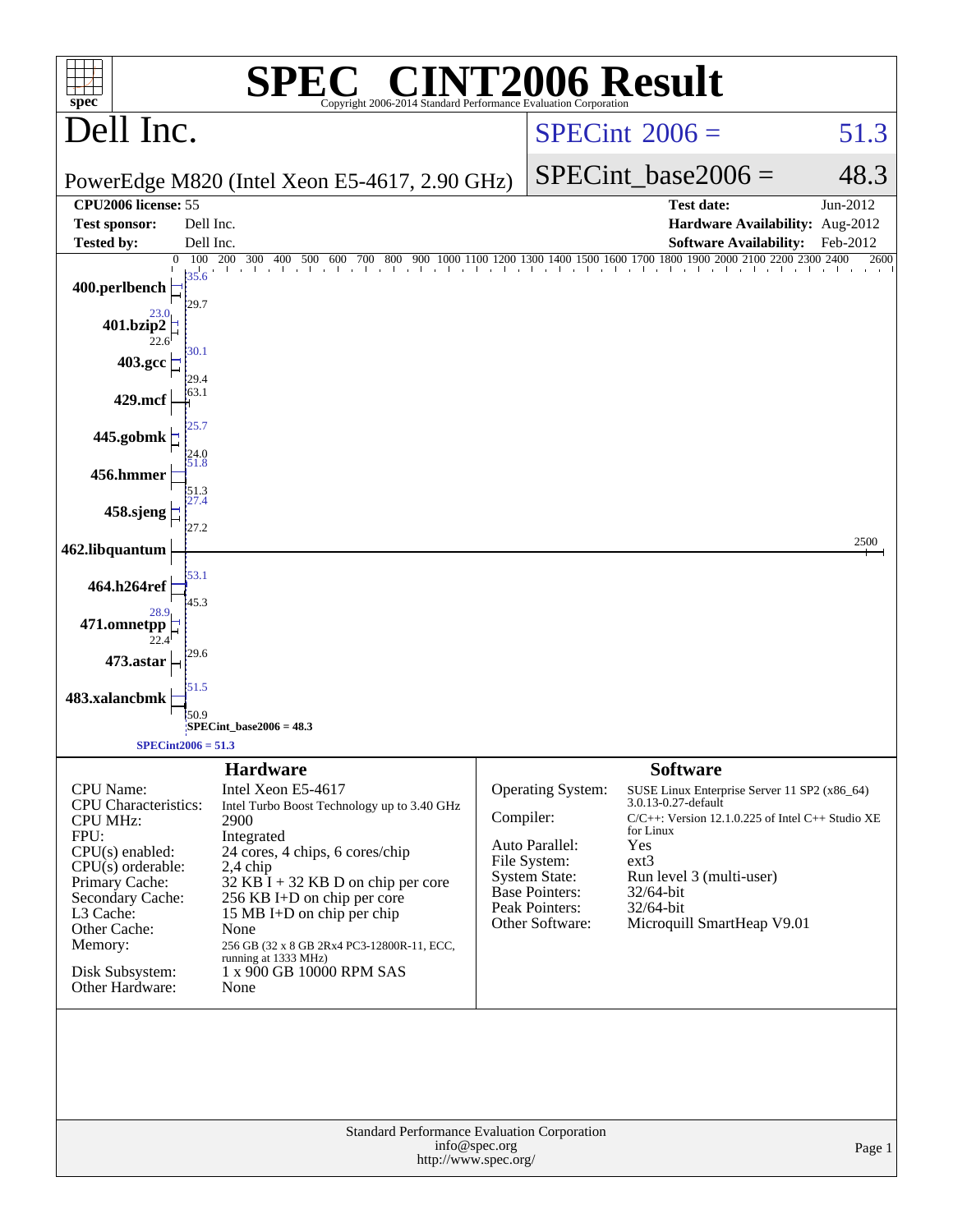

# Dell Inc.

## $SPECint2006 = 51.3$  $SPECint2006 = 51.3$

PowerEdge M820 (Intel Xeon E5-4617, 2.90 GHz)

SPECint base2006 =  $48.3$ 

**[CPU2006 license:](http://www.spec.org/auto/cpu2006/Docs/result-fields.html#CPU2006license)** 55 **[Test date:](http://www.spec.org/auto/cpu2006/Docs/result-fields.html#Testdate)** Jun-2012 **[Test sponsor:](http://www.spec.org/auto/cpu2006/Docs/result-fields.html#Testsponsor)** Dell Inc. **[Hardware Availability:](http://www.spec.org/auto/cpu2006/Docs/result-fields.html#HardwareAvailability)** Aug-2012 **[Tested by:](http://www.spec.org/auto/cpu2006/Docs/result-fields.html#Testedby)** Dell Inc. **[Software Availability:](http://www.spec.org/auto/cpu2006/Docs/result-fields.html#SoftwareAvailability)** Feb-2012

#### **[Results Table](http://www.spec.org/auto/cpu2006/Docs/result-fields.html#ResultsTable)**

|                                                                                                                          | <b>Base</b>    |              |                |       | <b>Peak</b>    |       |                |              |                |              |                |              |
|--------------------------------------------------------------------------------------------------------------------------|----------------|--------------|----------------|-------|----------------|-------|----------------|--------------|----------------|--------------|----------------|--------------|
| <b>Benchmark</b>                                                                                                         | <b>Seconds</b> | <b>Ratio</b> | <b>Seconds</b> | Ratio | <b>Seconds</b> | Ratio | <b>Seconds</b> | <b>Ratio</b> | <b>Seconds</b> | <b>Ratio</b> | <b>Seconds</b> | <b>Ratio</b> |
| 400.perlbench                                                                                                            | 326            | 30.0         | 328            | 29.7  | 329            | 29.7  | 275            | 35.6         | 274            | 35.7         | 274            | 35.6         |
| 401.bzip2                                                                                                                | 427            | 22.6         | 427            | 22.6  | 427            | 22.6  | 419            | 23.0         | 419            | 23.0         | 419            | 23.0         |
| $403.\mathrm{gcc}$                                                                                                       | 274            | 29.4         | 275            | 29.3  | 274            | 29.4  | 267            | 30.1         | 267            | 30.1         | 267            | 30.1         |
| $429$ .mcf                                                                                                               | 144            | 63.1         | 145            | 63.0  | 144            | 63.2  | 144            | 63.1         | 145            | 63.0         | 144            | 63.2         |
| $445$ .gobmk                                                                                                             | 438            | 24.0         | 438            | 24.0  | 437            | 24.0  | 409            | 25.7         | 409            | 25.7         | 409            | 25.6         |
| $456.$ hmmer                                                                                                             | 181            | 51.6         | 182            | 51.3  | 182            | 51.3  | <b>180</b>     | 51.8         | 180            | 51.9         | 180            | 51.8         |
| $458$ .sjeng                                                                                                             | 444            | 27.2         | 444            | 27.2  | 445            | 27.2  | 441            | 27.4         | 441            | 27.4         | 441            | 27.4         |
| 462.libquantum                                                                                                           | 8.28           | 2500         | 8.28           | 2500  | 8.08           | 2570  | 8.28           | 2500         | 8.28           | 2500         | 8.08           | 2570         |
| 464.h264ref                                                                                                              | 488            | 45.4         | 488            | 45.3  | 488            | 45.3  | 424            | 52.1         | 417            | 53.1         | 415            | 53.4         |
| 471.omnetpp                                                                                                              | 279            | 22.4         | 279            | 22.4  | 280            | 22.3  | 216            | 28.9         | 216            | 28.9         | 217            | 28.8         |
| $473$ . astar                                                                                                            | 237            | 29.6         | 237            | 29.6  | 236            | 29.7  | 237            | 29.6         | 237            | 29.6         | 236            | 29.7         |
| 483.xalancbmk                                                                                                            | 136            | 50.9         | 135            | 50.9  | 150            | 45.9  | 134            | 51.5         | 134            | 51.5         | 134            | 51.5         |
| Describe announced to the conduction to think there are more<br>Die 14 von deutling die eerste in die seks van meerdiger |                |              |                |       |                |       |                |              |                |              |                |              |

Results appear in the [order in which they were run.](http://www.spec.org/auto/cpu2006/Docs/result-fields.html#RunOrder) Bold underlined text [indicates a median measurement.](http://www.spec.org/auto/cpu2006/Docs/result-fields.html#Median)

#### **[Operating System Notes](http://www.spec.org/auto/cpu2006/Docs/result-fields.html#OperatingSystemNotes)**

Stack size set to unlimited using "ulimit -s unlimited"

#### **[Platform Notes](http://www.spec.org/auto/cpu2006/Docs/result-fields.html#PlatformNotes)**

 CPU Power Management set to Maximum Performance Memory Frequency set to Maximum Performance Turbo Boost set to Enabled C States/C1E set to Enabled Sysinfo program /root/CPU2006-1.2/config/sysinfo.rev6800 \$Rev: 6800 \$ \$Date:: 2011-10-11 #\$ 6f2ebdff5032aaa42e583f96b07f99d3 running on linux-b61l Fri Jun 1 12:41:55 2012 This section contains SUT (System Under Test) info as seen by some common utilities. To remove or add to this section, see: <http://www.spec.org/cpu2006/Docs/config.html#sysinfo> From /proc/cpuinfo model name : Intel(R) Xeon(R) CPU E5-4617 0 @ 2.90GHz 4 "physical id"s (chips) 24 "processors" cores, siblings (Caution: counting these is hw and system dependent. The following excerpts from /proc/cpuinfo might not be reliable. Use with caution.) cpu cores : 6 siblings : 6 physical 0: cores 0 1 2 3 4 5 physical 1: cores 0 1 2 3 4 5 Continued on next page

Standard Performance Evaluation Corporation [info@spec.org](mailto:info@spec.org) <http://www.spec.org/>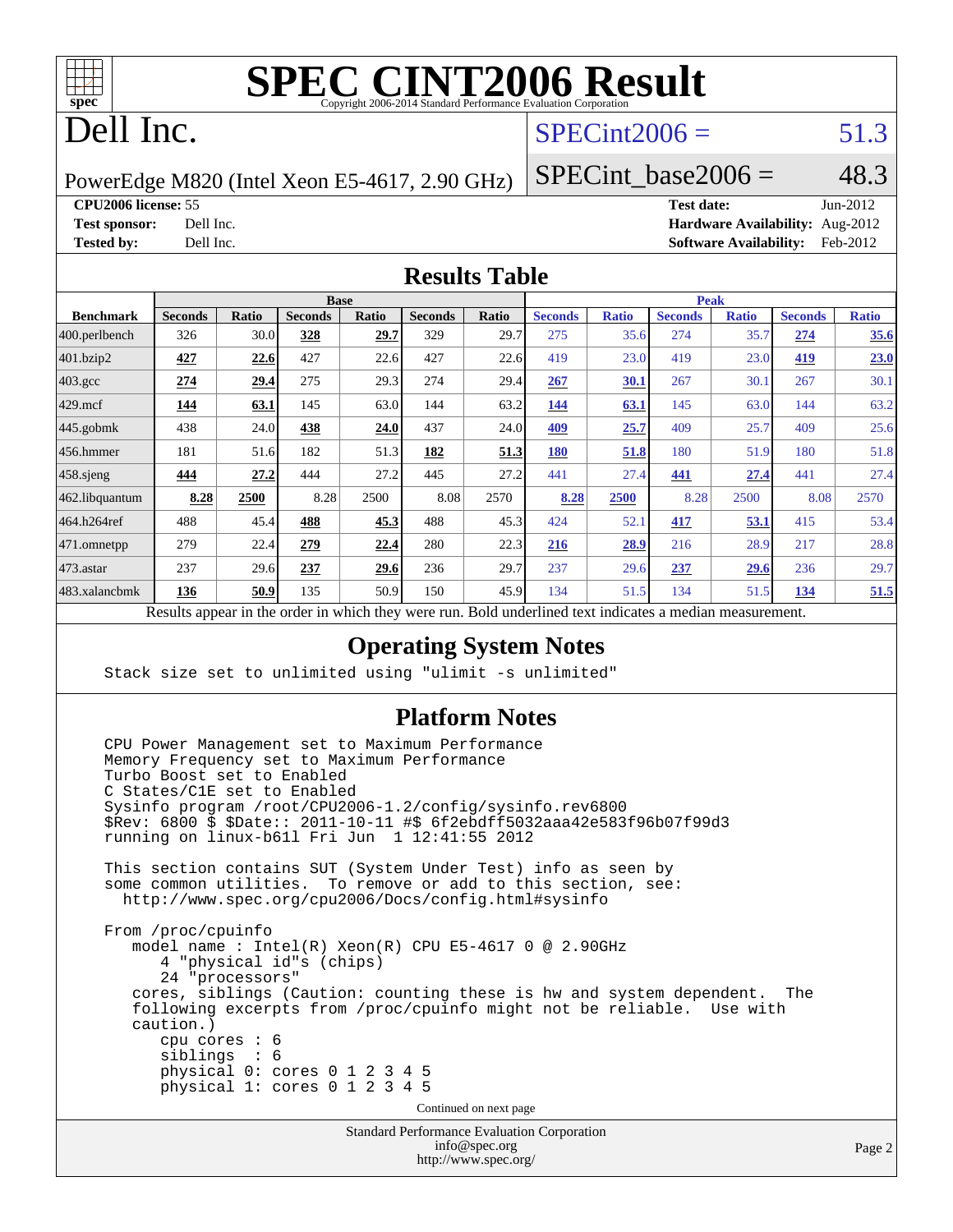## Dell Inc.

#### $SPECint2006 = 51.3$  $SPECint2006 = 51.3$

SPECint base2006 =  $48.3$ 

PowerEdge M820 (Intel Xeon E5-4617, 2.90 GHz)

| <b>Test sponsor:</b> | Dell Inc. |
|----------------------|-----------|
| <b>Tested by:</b>    | Dell Inc. |

**[CPU2006 license:](http://www.spec.org/auto/cpu2006/Docs/result-fields.html#CPU2006license)** 55 **[Test date:](http://www.spec.org/auto/cpu2006/Docs/result-fields.html#Testdate)** Jun-2012 **[Hardware Availability:](http://www.spec.org/auto/cpu2006/Docs/result-fields.html#HardwareAvailability)** Aug-2012 **[Software Availability:](http://www.spec.org/auto/cpu2006/Docs/result-fields.html#SoftwareAvailability)** Feb-2012

#### **[Platform Notes \(Continued\)](http://www.spec.org/auto/cpu2006/Docs/result-fields.html#PlatformNotes)**

 physical 2: cores 0 1 2 3 4 5 physical 3: cores 0 1 2 3 4 5 cache size : 15360 KB From /proc/meminfo<br>MemTotal: 264468688 kB HugePages\_Total: 0<br>Hugepagesize: 2048 kB Hugepagesize: /usr/bin/lsb\_release -d SUSE Linux Enterprise Server 11 (x86\_64) From /etc/\*release\* /etc/\*version\* SuSE-release: SUSE Linux Enterprise Server 11 (x86\_64) VERSION = 11 PATCHLEVEL = 2 uname -a: Linux linux-b61l 3.0.13-0.27-default #1 SMP Wed Feb 15 13:33:49 UTC 2012 (d73692b) x86\_64 x86\_64 x86\_64 GNU/Linux

run-level 3 Jun 1 12:40 last=S

SPEC is set to: /root/CPU2006-1.2<br>Filesystem Type Size Use Type Size Used Avail Use% Mounted on /dev/sda1 ext3 911G 97G 769G 12% /

Additional information from dmidecode:

(End of data from sysinfo program)

#### **[General Notes](http://www.spec.org/auto/cpu2006/Docs/result-fields.html#GeneralNotes)**

Environment variables set by runspec before the start of the run: KMP\_AFFINITY = "granularity=fine,scatter" LD\_LIBRARY\_PATH = "/root/CPU2006-1.2/libs/32:/root/CPU2006-1.2/libs/64" OMP\_NUM\_THREADS = "24" Binaries compiled on a system with 1x Core i7-860 CPU + 8GB memory using RHEL5.5 Transparent Huge Pages enabled with: echo always > /sys/kernel/mm/transparent\_hugepage/enabled

Filesystem page cache cleared with:<br>echo 1> /proc/sys/vm/drop cac

/proc/sys/vm/drop\_caches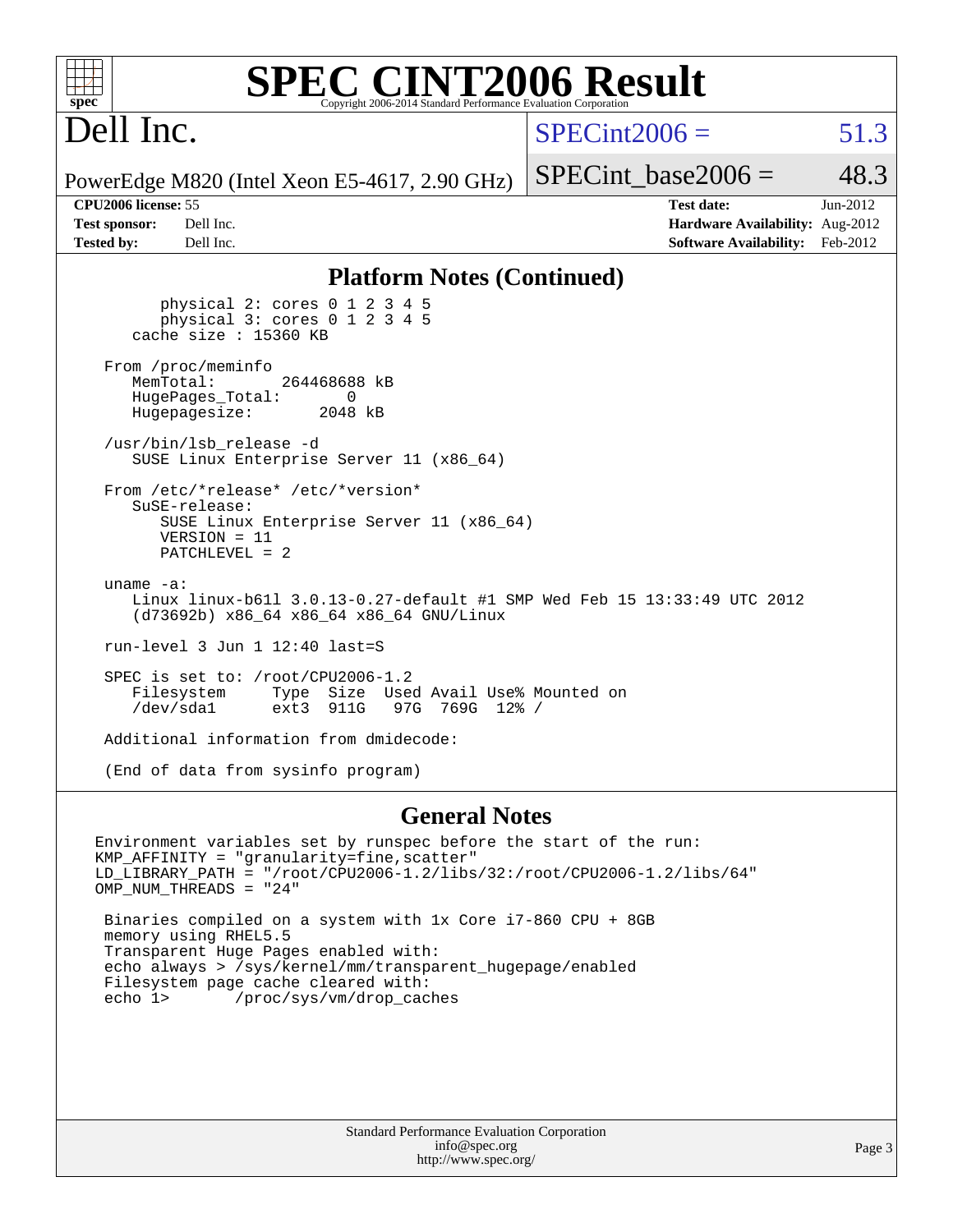

# Dell Inc.

#### $SPECint2006 = 51.3$  $SPECint2006 = 51.3$

PowerEdge M820 (Intel Xeon E5-4617, 2.90 GHz)

| <b>Test sponsor:</b> | Dell Inc. |
|----------------------|-----------|
| <b>Tested by:</b>    | Dell Inc. |

SPECint base2006 =  $48.3$ 

**[CPU2006 license:](http://www.spec.org/auto/cpu2006/Docs/result-fields.html#CPU2006license)** 55 **[Test date:](http://www.spec.org/auto/cpu2006/Docs/result-fields.html#Testdate)** Jun-2012 **[Hardware Availability:](http://www.spec.org/auto/cpu2006/Docs/result-fields.html#HardwareAvailability)** Aug-2012 **[Software Availability:](http://www.spec.org/auto/cpu2006/Docs/result-fields.html#SoftwareAvailability)** Feb-2012

### **[Base Compiler Invocation](http://www.spec.org/auto/cpu2006/Docs/result-fields.html#BaseCompilerInvocation)**

[C benchmarks](http://www.spec.org/auto/cpu2006/Docs/result-fields.html#Cbenchmarks):  $\text{icc}$   $-\text{m64}$ 

[C++ benchmarks:](http://www.spec.org/auto/cpu2006/Docs/result-fields.html#CXXbenchmarks) [icpc -m64](http://www.spec.org/cpu2006/results/res2012q3/cpu2006-20120703-23489.flags.html#user_CXXbase_intel_icpc_64bit_fc66a5337ce925472a5c54ad6a0de310)

#### **[Base Portability Flags](http://www.spec.org/auto/cpu2006/Docs/result-fields.html#BasePortabilityFlags)**

 400.perlbench: [-DSPEC\\_CPU\\_LP64](http://www.spec.org/cpu2006/results/res2012q3/cpu2006-20120703-23489.flags.html#b400.perlbench_basePORTABILITY_DSPEC_CPU_LP64) [-DSPEC\\_CPU\\_LINUX\\_X64](http://www.spec.org/cpu2006/results/res2012q3/cpu2006-20120703-23489.flags.html#b400.perlbench_baseCPORTABILITY_DSPEC_CPU_LINUX_X64) 401.bzip2: [-DSPEC\\_CPU\\_LP64](http://www.spec.org/cpu2006/results/res2012q3/cpu2006-20120703-23489.flags.html#suite_basePORTABILITY401_bzip2_DSPEC_CPU_LP64) 403.gcc: [-DSPEC\\_CPU\\_LP64](http://www.spec.org/cpu2006/results/res2012q3/cpu2006-20120703-23489.flags.html#suite_basePORTABILITY403_gcc_DSPEC_CPU_LP64) 429.mcf: [-DSPEC\\_CPU\\_LP64](http://www.spec.org/cpu2006/results/res2012q3/cpu2006-20120703-23489.flags.html#suite_basePORTABILITY429_mcf_DSPEC_CPU_LP64) 445.gobmk: [-DSPEC\\_CPU\\_LP64](http://www.spec.org/cpu2006/results/res2012q3/cpu2006-20120703-23489.flags.html#suite_basePORTABILITY445_gobmk_DSPEC_CPU_LP64) 456.hmmer: [-DSPEC\\_CPU\\_LP64](http://www.spec.org/cpu2006/results/res2012q3/cpu2006-20120703-23489.flags.html#suite_basePORTABILITY456_hmmer_DSPEC_CPU_LP64) 458.sjeng: [-DSPEC\\_CPU\\_LP64](http://www.spec.org/cpu2006/results/res2012q3/cpu2006-20120703-23489.flags.html#suite_basePORTABILITY458_sjeng_DSPEC_CPU_LP64) 462.libquantum: [-DSPEC\\_CPU\\_LP64](http://www.spec.org/cpu2006/results/res2012q3/cpu2006-20120703-23489.flags.html#suite_basePORTABILITY462_libquantum_DSPEC_CPU_LP64) [-DSPEC\\_CPU\\_LINUX](http://www.spec.org/cpu2006/results/res2012q3/cpu2006-20120703-23489.flags.html#b462.libquantum_baseCPORTABILITY_DSPEC_CPU_LINUX) 464.h264ref: [-DSPEC\\_CPU\\_LP64](http://www.spec.org/cpu2006/results/res2012q3/cpu2006-20120703-23489.flags.html#suite_basePORTABILITY464_h264ref_DSPEC_CPU_LP64) 471.omnetpp: [-DSPEC\\_CPU\\_LP64](http://www.spec.org/cpu2006/results/res2012q3/cpu2006-20120703-23489.flags.html#suite_basePORTABILITY471_omnetpp_DSPEC_CPU_LP64) 473.astar: [-DSPEC\\_CPU\\_LP64](http://www.spec.org/cpu2006/results/res2012q3/cpu2006-20120703-23489.flags.html#suite_basePORTABILITY473_astar_DSPEC_CPU_LP64) 483.xalancbmk: [-DSPEC\\_CPU\\_LP64](http://www.spec.org/cpu2006/results/res2012q3/cpu2006-20120703-23489.flags.html#suite_basePORTABILITY483_xalancbmk_DSPEC_CPU_LP64) [-DSPEC\\_CPU\\_LINUX](http://www.spec.org/cpu2006/results/res2012q3/cpu2006-20120703-23489.flags.html#b483.xalancbmk_baseCXXPORTABILITY_DSPEC_CPU_LINUX)

#### **[Base Optimization Flags](http://www.spec.org/auto/cpu2006/Docs/result-fields.html#BaseOptimizationFlags)**

[C benchmarks](http://www.spec.org/auto/cpu2006/Docs/result-fields.html#Cbenchmarks):

[-xAVX](http://www.spec.org/cpu2006/results/res2012q3/cpu2006-20120703-23489.flags.html#user_CCbase_f-xAVX) [-ipo](http://www.spec.org/cpu2006/results/res2012q3/cpu2006-20120703-23489.flags.html#user_CCbase_f-ipo) [-O3](http://www.spec.org/cpu2006/results/res2012q3/cpu2006-20120703-23489.flags.html#user_CCbase_f-O3) [-no-prec-div](http://www.spec.org/cpu2006/results/res2012q3/cpu2006-20120703-23489.flags.html#user_CCbase_f-no-prec-div) [-parallel](http://www.spec.org/cpu2006/results/res2012q3/cpu2006-20120703-23489.flags.html#user_CCbase_f-parallel) [-opt-prefetch](http://www.spec.org/cpu2006/results/res2012q3/cpu2006-20120703-23489.flags.html#user_CCbase_f-opt-prefetch) [-auto-p32](http://www.spec.org/cpu2006/results/res2012q3/cpu2006-20120703-23489.flags.html#user_CCbase_f-auto-p32)

[C++ benchmarks:](http://www.spec.org/auto/cpu2006/Docs/result-fields.html#CXXbenchmarks)

[-xAVX](http://www.spec.org/cpu2006/results/res2012q3/cpu2006-20120703-23489.flags.html#user_CXXbase_f-xAVX) [-ipo](http://www.spec.org/cpu2006/results/res2012q3/cpu2006-20120703-23489.flags.html#user_CXXbase_f-ipo) [-O3](http://www.spec.org/cpu2006/results/res2012q3/cpu2006-20120703-23489.flags.html#user_CXXbase_f-O3) [-no-prec-div](http://www.spec.org/cpu2006/results/res2012q3/cpu2006-20120703-23489.flags.html#user_CXXbase_f-no-prec-div) [-opt-prefetch](http://www.spec.org/cpu2006/results/res2012q3/cpu2006-20120703-23489.flags.html#user_CXXbase_f-opt-prefetch) [-auto-p32](http://www.spec.org/cpu2006/results/res2012q3/cpu2006-20120703-23489.flags.html#user_CXXbase_f-auto-p32) [-Wl,-z,muldefs](http://www.spec.org/cpu2006/results/res2012q3/cpu2006-20120703-23489.flags.html#user_CXXbase_link_force_multiple1_74079c344b956b9658436fd1b6dd3a8a) [-L/smartheap -lsmartheap64](http://www.spec.org/cpu2006/results/res2012q3/cpu2006-20120703-23489.flags.html#user_CXXbase_SmartHeap64_5e654037dadeae1fe403ab4b4466e60b)

#### **[Base Other Flags](http://www.spec.org/auto/cpu2006/Docs/result-fields.html#BaseOtherFlags)**

[C benchmarks](http://www.spec.org/auto/cpu2006/Docs/result-fields.html#Cbenchmarks):

403.gcc: [-Dalloca=\\_alloca](http://www.spec.org/cpu2006/results/res2012q3/cpu2006-20120703-23489.flags.html#b403.gcc_baseEXTRA_CFLAGS_Dalloca_be3056838c12de2578596ca5467af7f3)

### **[Peak Compiler Invocation](http://www.spec.org/auto/cpu2006/Docs/result-fields.html#PeakCompilerInvocation)**

[C benchmarks \(except as noted below\)](http://www.spec.org/auto/cpu2006/Docs/result-fields.html#Cbenchmarksexceptasnotedbelow):  $\text{icc}$  -m64

Continued on next page

Standard Performance Evaluation Corporation [info@spec.org](mailto:info@spec.org) <http://www.spec.org/>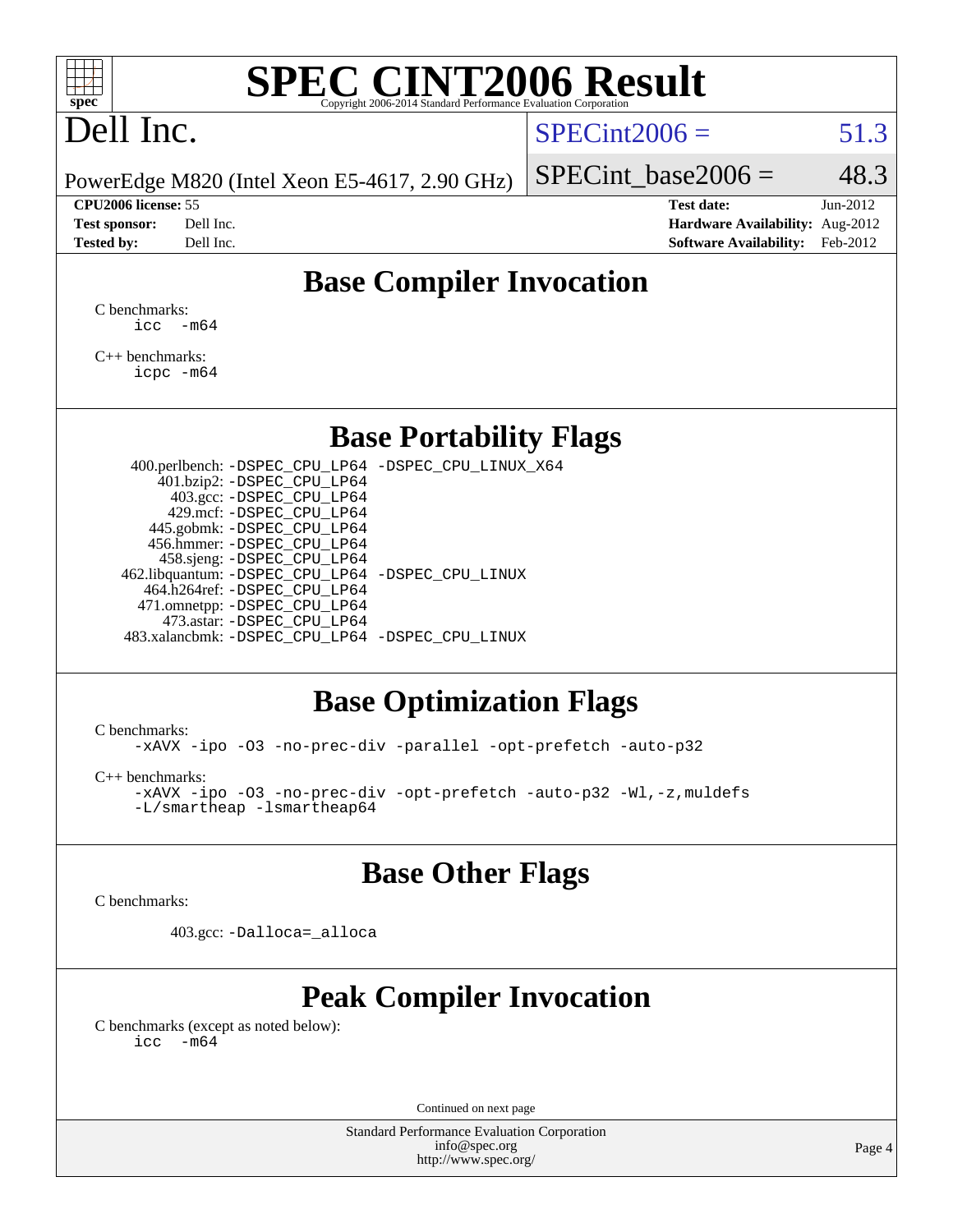

Dell Inc.

 $SPECint2006 = 51.3$  $SPECint2006 = 51.3$ 

PowerEdge M820 (Intel Xeon E5-4617, 2.90 GHz)

SPECint base2006 =  $48.3$ 

**[CPU2006 license:](http://www.spec.org/auto/cpu2006/Docs/result-fields.html#CPU2006license)** 55 **[Test date:](http://www.spec.org/auto/cpu2006/Docs/result-fields.html#Testdate)** Jun-2012 **[Test sponsor:](http://www.spec.org/auto/cpu2006/Docs/result-fields.html#Testsponsor)** Dell Inc. **[Hardware Availability:](http://www.spec.org/auto/cpu2006/Docs/result-fields.html#HardwareAvailability)** Aug-2012 **[Tested by:](http://www.spec.org/auto/cpu2006/Docs/result-fields.html#Testedby)** Dell Inc. **[Software Availability:](http://www.spec.org/auto/cpu2006/Docs/result-fields.html#SoftwareAvailability)** Feb-2012

## **[Peak Compiler Invocation \(Continued\)](http://www.spec.org/auto/cpu2006/Docs/result-fields.html#PeakCompilerInvocation)**

400.perlbench: [icc -m32](http://www.spec.org/cpu2006/results/res2012q3/cpu2006-20120703-23489.flags.html#user_peakCCLD400_perlbench_intel_icc_a6a621f8d50482236b970c6ac5f55f93)

445.gobmk: [icc -m32](http://www.spec.org/cpu2006/results/res2012q3/cpu2006-20120703-23489.flags.html#user_peakCCLD445_gobmk_intel_icc_a6a621f8d50482236b970c6ac5f55f93)

464.h264ref: [icc -m32](http://www.spec.org/cpu2006/results/res2012q3/cpu2006-20120703-23489.flags.html#user_peakCCLD464_h264ref_intel_icc_a6a621f8d50482236b970c6ac5f55f93)

[C++ benchmarks \(except as noted below\):](http://www.spec.org/auto/cpu2006/Docs/result-fields.html#CXXbenchmarksexceptasnotedbelow) [icpc -m32](http://www.spec.org/cpu2006/results/res2012q3/cpu2006-20120703-23489.flags.html#user_CXXpeak_intel_icpc_4e5a5ef1a53fd332b3c49e69c3330699)

473.astar: [icpc -m64](http://www.spec.org/cpu2006/results/res2012q3/cpu2006-20120703-23489.flags.html#user_peakCXXLD473_astar_intel_icpc_64bit_fc66a5337ce925472a5c54ad6a0de310)

#### **[Peak Portability Flags](http://www.spec.org/auto/cpu2006/Docs/result-fields.html#PeakPortabilityFlags)**

```
 400.perlbench: -DSPEC_CPU_LINUX_IA32
    401.bzip2: -DSPEC_CPU_LP64
      403.gcc: -DSPEC_CPU_LP64
     429.mcf: -DSPEC_CPU_LP64
   456.hmmer: -DSPEC_CPU_LP64
    458.sjeng: -DSPEC_CPU_LP64
462.libquantum: -DSPEC_CPU_LP64 -DSPEC_CPU_LINUX
     473.astar: -DSPEC_CPU_LP64
483.xalancbmk: -DSPEC_CPU_LINUX
```
### **[Peak Optimization Flags](http://www.spec.org/auto/cpu2006/Docs/result-fields.html#PeakOptimizationFlags)**

[C benchmarks](http://www.spec.org/auto/cpu2006/Docs/result-fields.html#Cbenchmarks):

```
 400.perlbench: -xAVX(pass 2) -prof-gen(pass 1) -ipo(pass 2) -O3(pass 2)
           -no-prec-div(pass 2) -prof-use(pass 2) -opt-prefetch
          -ansi-alias
   401.bzip2: -xAVX(pass 2) -prof-gen(pass 1) -ipo(pass 2) -O3(pass 2)
           -no-prec-div -prof-use(pass 2) -auto-ilp32 -opt-prefetch
           -ansi-alias
    403.gcc: -xAVX -ipo -O3 -no-prec-div -inline-calloc
           -opt-malloc-options=3 -auto-ilp32
   429.mcf: basepeak = yes
  445.gobmk: -xAVX(pass 2) -prof-gen(pass 1) -prof-use(pass 2)
           -ansi-alias
  456.hmmer: -xAVX -ipo -O3 -no-prec-div -unroll2 -auto-ilp32
           -ansi-alias
```
Continued on next page

```
Standard Performance Evaluation Corporation
             info@spec.org
          http://www.spec.org/
```